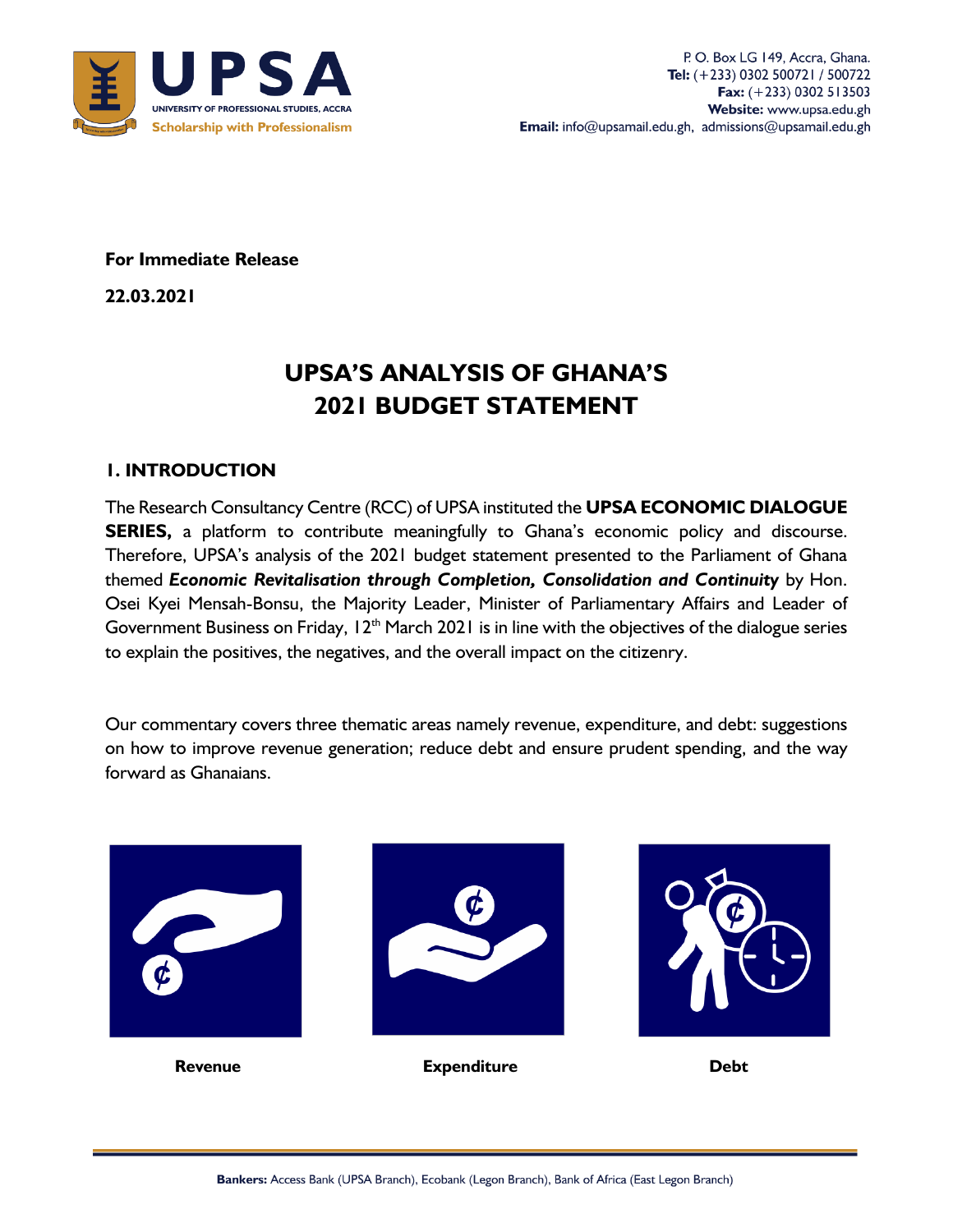## **2. KEY INNOVATIONS FOUND UNDER REVENUE GENERATION IN THE 2021 BUDGET STATEMENT**.

These are highlighted as follows:

- a) The proposed *collaboration* between the Ministry of Finance and the Ministry for the Interior to co-supervise the gaming industry and *formulate a comprehensive policy to improve revenue mobilization* may lead to improvement in revenue. While we admonish further expansion of the tax base to increase tax revenue, focus should not be on increasing oil and gas receipts to avoid the 'Dutch disease'.
- b) Government's *pledge to review existing road tolls* and align them with current market rates will improve efficiency.
- c) The *rebate of 30 percent on income tax* due companies; in hotels and restaurants, education, arts and entertainment, and travel and tours for the second, third and fourth quarters of 2021 will create temporary room for expansion (must be monitored to inform future policy).
- d) The *suspension of quarterly income tax* instalment payments for the second, third and fourth quarters of 2021 for small businesses will bring temporary relief to small businesses.
- e) The *suspension of quarterly* instalment payments of the vehicle income tax for the second, third and fourth quarters of 2021, for 'trotros' and taxis may cushion vehicle owners temporarily against the 5.7 percent increase in petroleum prices.
- f) The *extension of the waiver of interest* as incentive for early payment of accumulated tax arrears may incentivize payment of tax arrears. This must be monitored to inform future policy.
- g) The proposal to establish a Development Bank of Ghana is in the right direction.

## **3. PROBLEMATIC ASPECTS OF THE BUDGET**

The 2021 budget statement is said to give a clear strategy designed to lift the nation out of the various challenges imposed on Ghanaians by COVID-19. However, the fiscal year 2021 will be challenging for all countries including Ghana, given the unprecedented uncertainties in the context of the COVID-19 pandemic about the post-lockdown economic outlook and the massive fiscal shock from the pandemic (as indicated by the IMF, 2020), compounded by the decline in commodity prices and businesses. Some of the challenges to the successful implementation of this budget relating to revenue, expenditure and debt are outlined below:

### **Revenue**

a) The COVID-19 pandemic has caused additional health spending that far exceeds the annual budget for health. To provide the requisite resources to sustain the implementation of these measures, the Government is proposing the introduction of a COVID-19 Health Levy of one percentage point increase in the National Health Insurance Levy and one percentage point increase in the VAT Flat Rate.

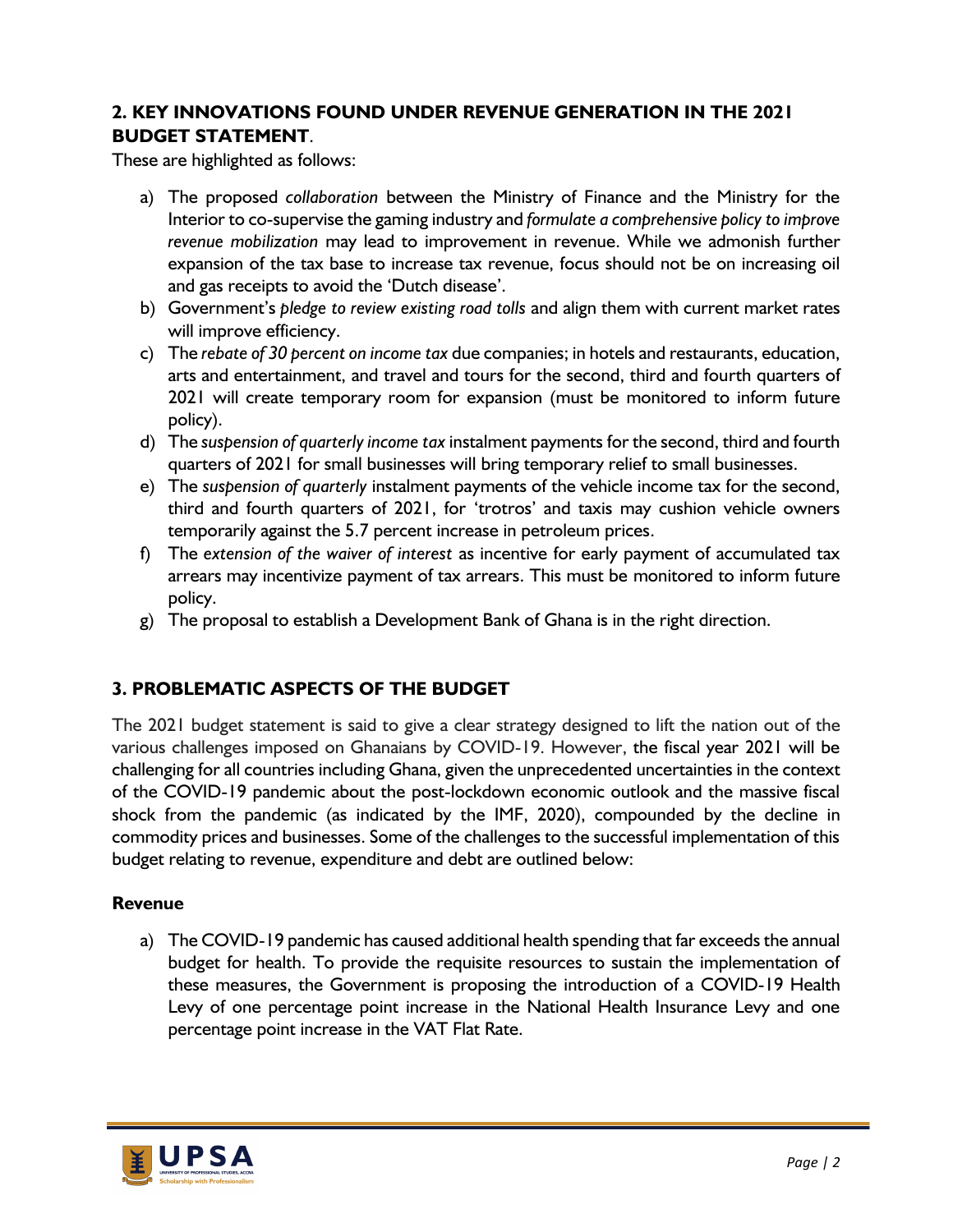This is going to create more challenges and impact negatively on businesses since the NHIL will be increased from 2.5% to 3.5%, and the VAT Flat Rate from 3% to 4%. The seriousness of the impact is the fact that both the NHIL and VAT Flat rate are not recoverable by the taxpayer as a deduction from its output VAT as was the case under the VAT credit system, hence the tendency to pass it on to consumers by way of an increase in price, which may end up impoverishing many. This also has the tendency of promoting tax evasion.

- b) The government proposes a Sanitation and Pollution Levy (SPL) of 10 pesewas on the price per litre of petrol/diesel under the Energy Sector Levies Act and introduces the Energy Sector Recovery Levy (ESRL) of 20 pesewas. The impact of the SPL and ESRL is a proposed 5.7 percent increase in pump prices. The challenge in the implementation of these levies will be whether the government can hold on to it without succumbing to pressures from the impact these taxes will have on consumers as well as on the prices of goods and services.
- c) A financial sector clean-up levy of 5 percent on profit-before-tax of banks to help defray outstanding commitments in the sector is proposed. The challenge with this kind of levy is that in the end, it will be pushed onto the customers of the banks in terms of increase in the percentages charge on loans and other bank services. This is going to affect businesses, individuals and it may even reduce the profit margin of the banks with the accompanying ramifications of laying off workers.

## **Expenditure**

- a) The key issue with the budget for 2021 relates to the shortcomings of Ghana's expenditure on COVID-19 management. Considering, the uncertainty surrounding Covid-19, financial outlay to deal with this is huge and likely to increase the public debt further.
- b) The other critical challenge with government expenditure has to do with spending on the health and education sectors which has increased both as a share of the budget and as a share of GDP. The wage bill represents a large share of spending across all sectors, further narrowing the scope for investment and the dominance of the wage bill has negative implications for expenditure effectiveness.

### **Public Debt**

a) Before the emergence of the COVID-19 pandemic, the government incurred significant debt to fund the country's rising fiscal deficits. Both the debt portfolio and the borrower's cost of debt have grown significantly. It could be noted that, National Debt in December 2020 stood at GHȼ291,614.5 million (US\$50,829.6 million), representing 76.1 percent of GDP or 71.5 percent if financial sector bailouts are excluded.

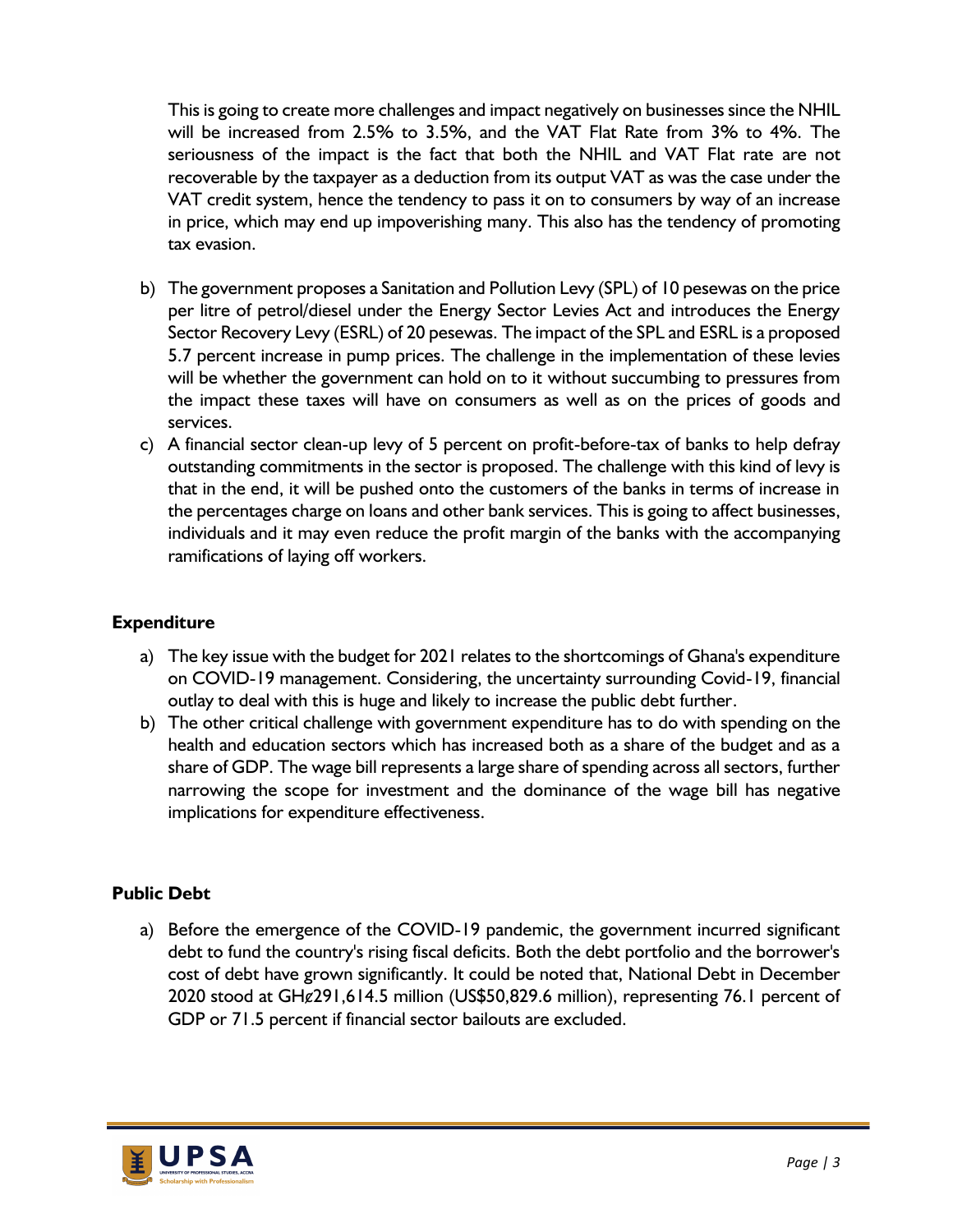- b) There is high possibility that, Ghana could be in danger of external debt pressure, weakening its debt sustainability status.
- c) The government, therefore, has a huge challenge in the accumulation of new debt, since the governments' primary balance was revised from a surplus of 0.8 percent to a deficit of 4.6 percent of GDP. It is clear the government needs to strengthen strategies to reduce interest payment through proactive debt management since there is indication that borrowing will continue to pay off some of the maturing debts.

## **4. OUR WAY FORWARD**

Based on the above observations, it is our view that the following steps will have to be taken in the short to medium term to ensure a reduction in the country's debt, improve revenue generation and reduce the tax burden on ordinary Ghanaians and businesses.

#### *Revenue*

- a) The benefits of progressive taxes are well-known. Government should consider reintroducing the luxury vehicle tax as way of widening the tax base. A related area for consideration is the emerging gaming sector.
- b) Efforts at collecting property tax should be intensified by leveraging on the national digital property addressing system.
- c) Small and medium size online businesses are soaring, which are important sources of revenue for government. Government must therefore find creative ways of taxing these businesses to improve its revenue generation.
- d) Tax compliance remains a major problem in the country, especially for the informal sector. One way to reduce tax evasion is to improve our tax compliance measures. This can be achieved by enhancing our digitization drive as a way of tracking revenues and tax collections in both formal and informal sectors. Education on tax compliance is also important.
- e) Among the revenue sources, grants seem to be the type with minimal economic consequences. However, grants are a small component of the revenue sources. Effort to improve on grants is important.
- f) Government must also ensure that leakages in the revenue basket are sealed, using technology and strengthening of revenue related public institutions.
- $g$ ) A continual improvement in the revenue administration should be a priority.
- h) Efforts at reducing corruption must still be high on the government agenda to reduce leakages in the revenue basket.